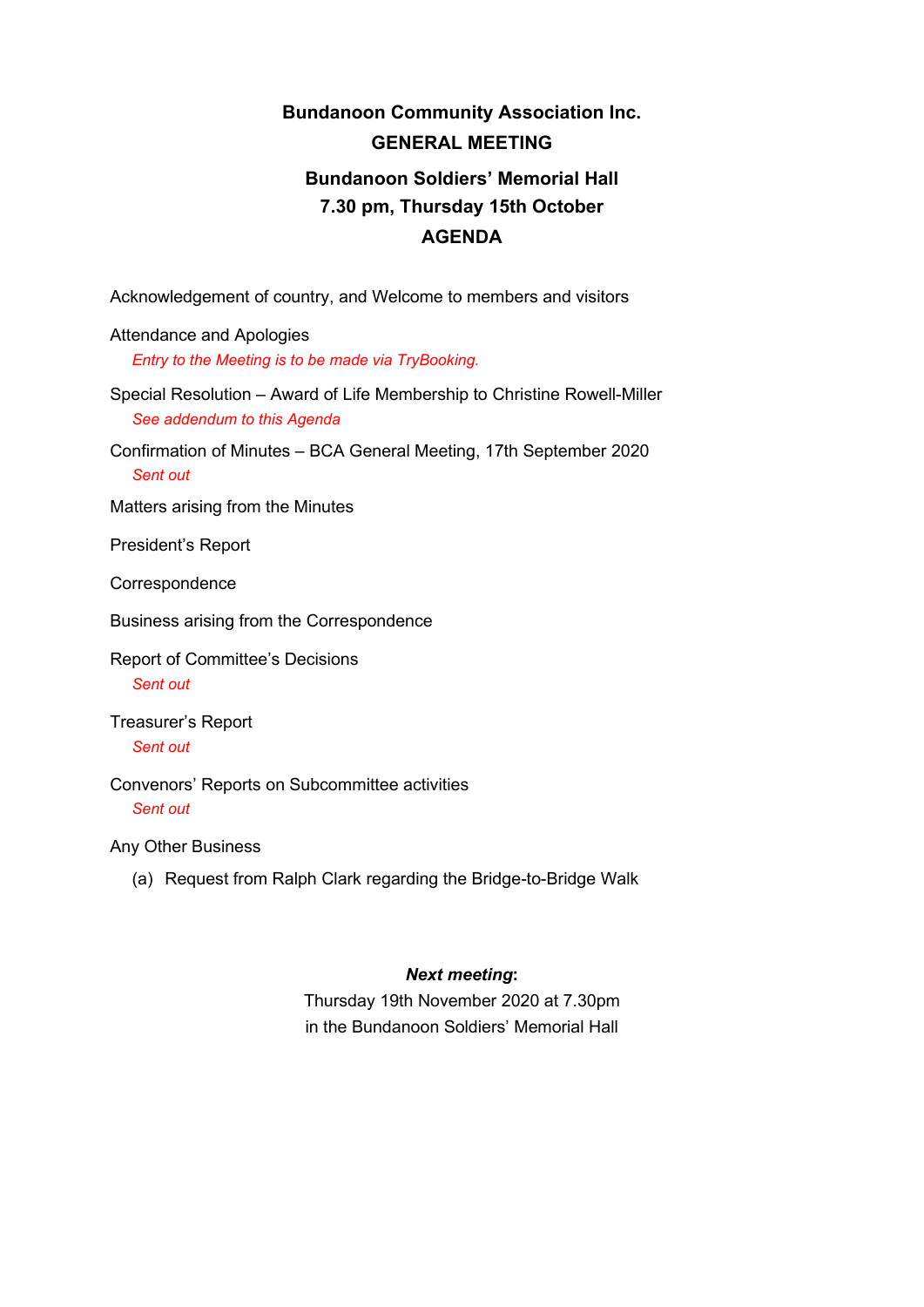### **Special Resolution for October General Meeting**

A special resolution had been planned for the Annual General Meeting in March 2020. As the AGM was cancelled, and the special resolution lapsed, this special resolution is now to be put forward again at the General Meeting on 15th October 2020.

#### *Special Resolution*

THAT the BCA grant by special resolution Life Membership of the Bundanoon Community Association to Christine Rowell-Miller for outstanding service to the BCA and the Bundanoon community.

### *Background to the Resolution*

Christine Rowell-Miller has served the Bundanoon community since 2003 and been a member of the Bundanoon Community Association Inc. since 2006. Christine has held numerous positions, too numerous to mention here, within the BCA on Subcommittees such as Leaver Park Group, Bundanoon on Tap, and Hall Willing Workers, and has held the positions of Secretary and President. She was instrumental in initiatives such as Earth-Fest, purchasing the new grand piano for the Hall, and initiating the celebrations for the Sesquicentenary of Bundanoon.

In all of her positions, Christine has been active in the community, attends most events, and has strong relationships with other organisations. She has been a vigorous supporter of our community and been influential in creating our reputation as one of the most active villages in the Southern Highlands. She is respected by other communities in the Southern Highlands and Local Government alike.

Christine stepped down from her position as Secretary on the Committee at the time of this year's (cancelled) AGM to spend some well deserved time pursuing her own activities.

I will therefore move the Special Resolution (above) at the General Meeting on 15th October 2020.

Peter Gray, President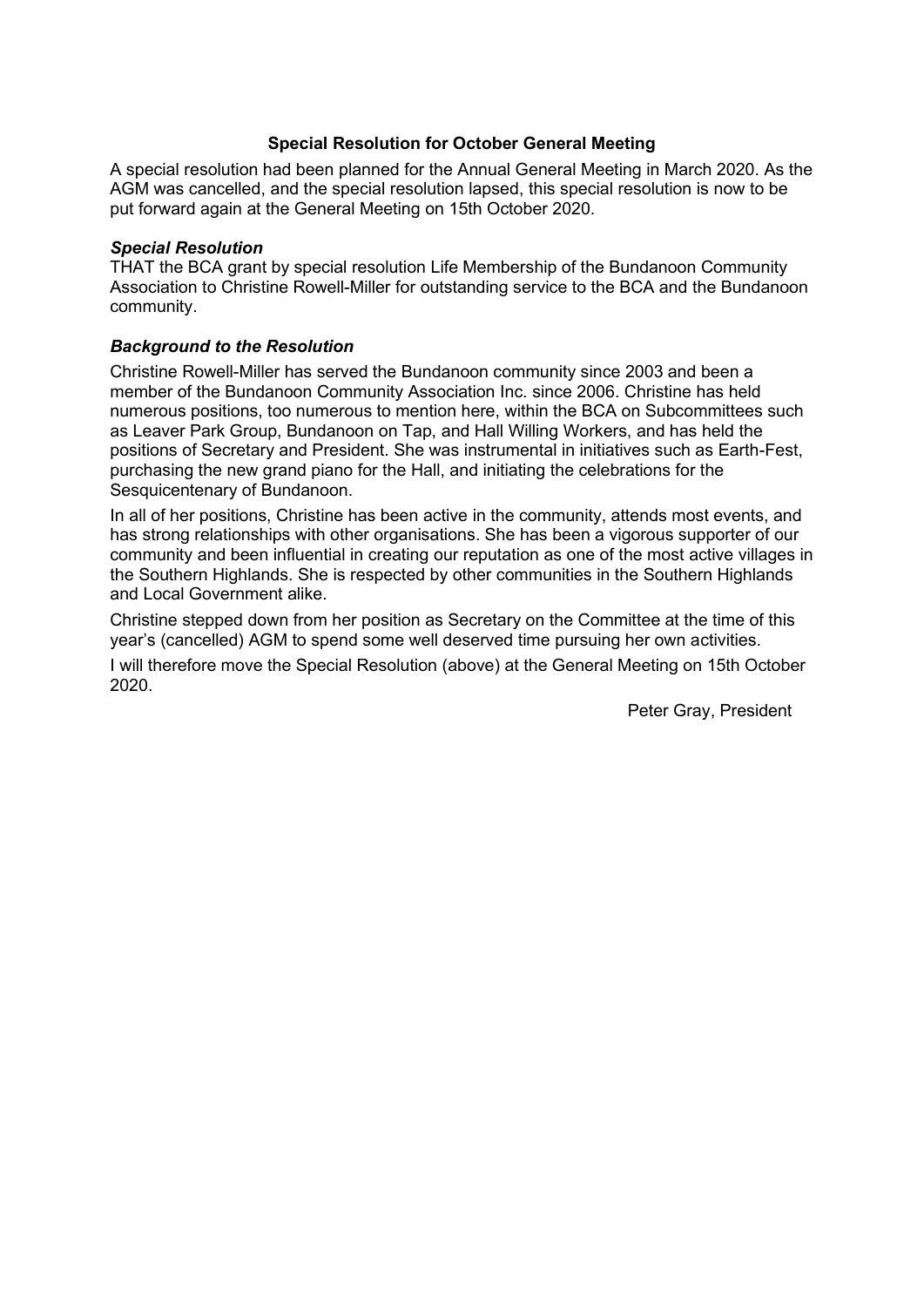# **BUNDANOON COMMUNITY ASSOCIATION INC.**

# **General Meeting 7.30 pm 17th September 2020**

# **Bundanoon Soldiers' Memorial Hall**

# **MINUTES**

The President, Peter Gray, declared the meeting open at 7.30 and, following acknowledgment of the traditional owners of the land, welcomed members and guests.

**Attendance:** 31 members present.

**Apologies** were received from Ralph Clark, Pam Davies, Lyn and Alan Morehen, Tony Strong.

**Cancelled March AGM: Moved:** Gregory John Olsen, **seconded**: Christine Rowell-Miller, that last year's Executive Officers and Committee Members remain in place, with the addition of a Secretary, in an acting role until the next AGM. **Carried.**

**Special Resolution:** As the time frame for the Special Resolution of a Life Membership has passed, a renewed special resolution will be put forward at the October General Meeting: that Life Membership be awarded to Christine Rowell-Miller for her service to the BCA and to the Bundanoon community.

# **Confirmation of Minutes from the BCA General Meeting, 21 February 2020.**

Subject to a correction on p. 3 requested by Ann Rocca, which the Secretary will add. **Moved**: Joy Brown, **seconded**: Stuart Reid. **Carried.**

**Business arising from Minutes**: Christine Rowell-Miller asked whether the amounts listed on p. 1 had any input from BCA, in particular the amount of \$25,000 for Glow Worm Glen allocated by WSC, as no work has been done to date. The President replied that it was not known when the clearing of bushfire-affected trees will be undertaken by WSC.

**President's Report** – to be attached as an addendum, with some inclusions in italics.

# **Correspondence:**

- 12.08.2020 to David Brennen of the Bundanoon History Group regarding the signs outside the Supper Room and near the Old Goods Shed. BCA is in the process of securing quotations. Correction: NP&WS does not own the Supper Room sign but has been consulted for information about content, as it is not currently correct. Elizabeth Cranny had spoken with Pat Hall about this latter sign.
- Press release in the *Southern Highlands News* regarding CommBank donation of \$37,000 received by Winterfest Subcommittee.
- WSC Assets Manager advised about increase in numbers permitted in the Hall following on from clarification of requirements by Services NSW.
- "Beautiful Bundanoon" postcards are available at the front table free of charge. 51 sets have been delivered by the Secretary to 28 Bundanoon residents who had requested them in response to a Newsletter item.
- As the Covid virus can last up to three days on paper, BCA is not able to "hand out" printed matter at General Meetings.

### **Business arising from the Correspondence:**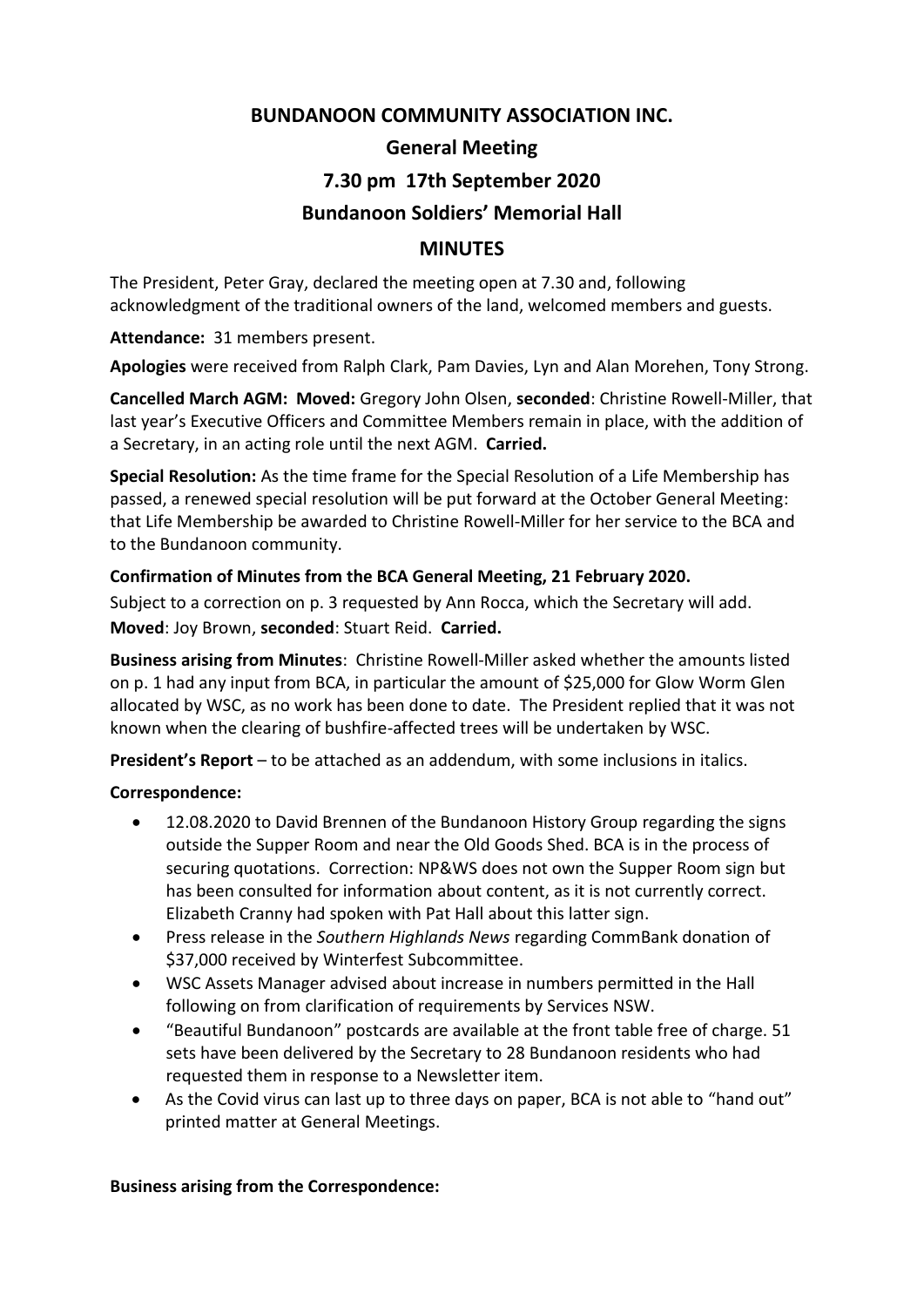- Comment from President: there are approximately three thousand residents in Bundanoon, 10% are members of the BCA, 1% attend meeting. An increase in an online presence by the BCA will inform more of the community.
- The number of BCA communications were listed as part of the President's Report.

# **Treasurer's Report:**

- Balance Sheet and Profit and Loss Accounts as of 31st August 2020 were tabled. They are also available on the website in the package of business papers for this Meeting
- There is a moratorium on GST returns.
- Thank you to the Subcommittee treasurers, Cherie Hobart for the JCG and Sue Davison for the Garden Ramble.

**Moved:** A. Carnahan, **seconded**: C. Rowell-Miller, that the Treasurer's Report be received. **Carried**.

**Convenors' Reports** : Additions to those circulated.

- **Arts Bundanoon:** The new Arts Bundanoon Convenor, Pamela Jane, advised that Music @ 10 will re-commence on 14th November with a performance by Daniel Herscovitch. The opportunity to seat 50 people makes holding such a concert viable.
- **Melting Pot Theatre:** The Convenor, Bronwyn Beard, advised that Round 4 of Crash Test Drama (CTD) will be held on 17th October in the Hall and video-recorded by Peter Gray. It will take one week to format and upload, and another week to allow for voting. The Hall is booked from 9am to 11pm, and tickets will be available on Trybooking for attendance at Round 4.
- **Crash Test Drama Gala Final:** As it is not viable to hold the Gala Final in the Hall, CTD is considering a slot at the "Soundpit" at the Bundanoon Markets now held at the Bundanoon Public School.

[*Later update*: The Crash Test Drama Gala Final has been re-scheduled for Saturday 12th December, and it will include all the winning plays throughout the year and, unless conditions change, we will follow the same procedure  $-$  a small live audience and upload videos for everyone else to view and vote on.]

- **The Rex Cinema:** The Convenor, Stuart Reid, reported that The Rex will be showing the French film "Roxanne" on 3rd October. Courtesy of BCA paying the royalty fee, it will be a free night for 44 customers, but booking through TryBooking will be necessary. "Women in Black" will be re-scheduled, as there is a Bundanoon connection and The Rex Cinema wishes to have that person there on the night.
- **Hall Committee:** The Convenor, Rosemary Page, reported that two quotes had been received to repair/replace some of the Hall doors, and WSC had chosen one. The President thanked the Hall Subcommittee and the Willing Workers for their work during the Covid restrictions, as there is more involved than previously.
- **Bundanoon Sings:** The Convenor, Geoff McCubbin, pointed out that singing is not considered a Covid-friendly activity. However, the choir members are staying in touch.
- **JCG:** The Convenor, Christine Janssen, announced that the theme for the next issue is "Giving". The Hall Subcommittee and Willing Workers will be featured in that issue.

# **Any other Business:**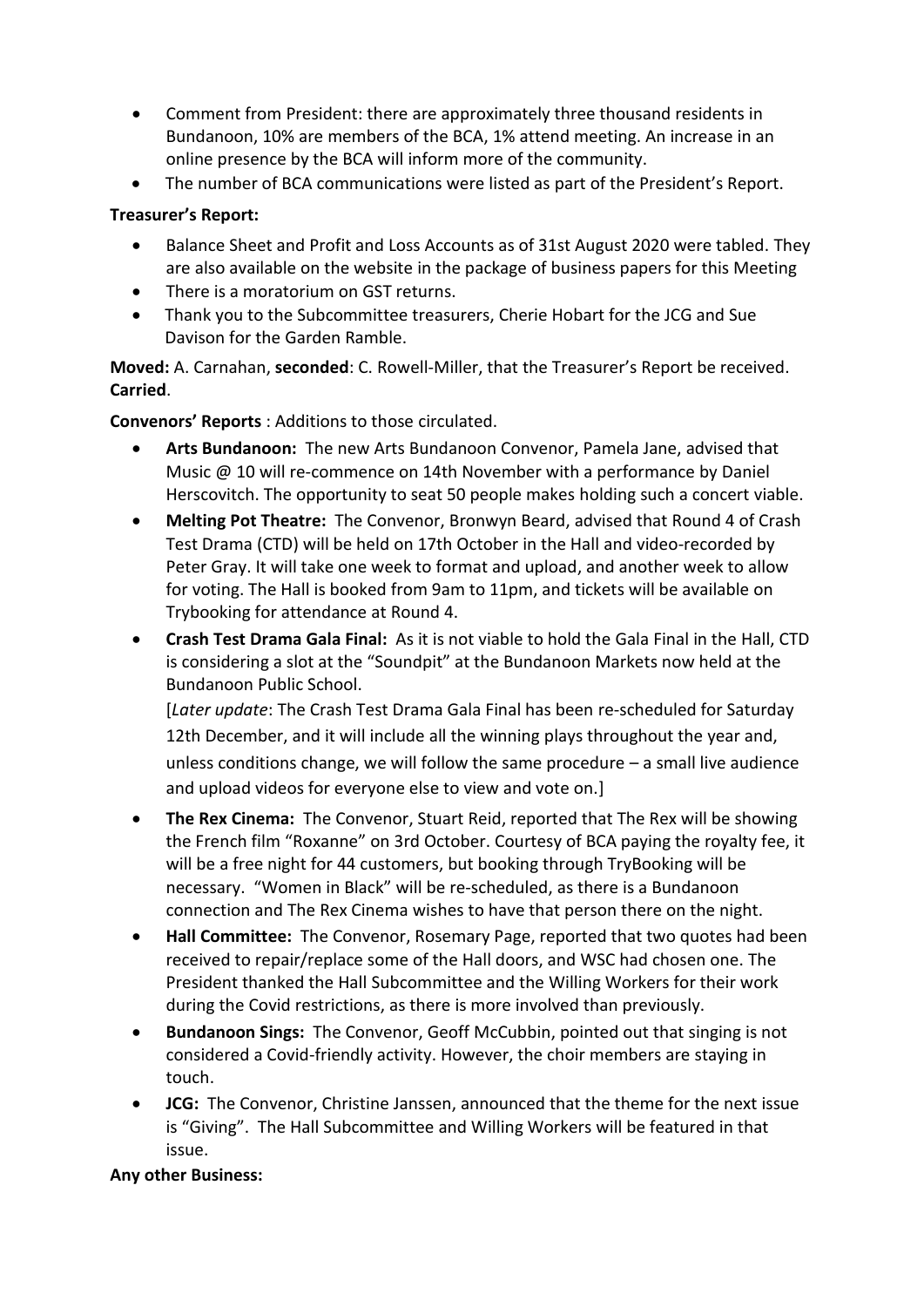• At short notice, the President proposed that the position of Bundanoon Poet Laureate be created.

**Moved:** Peter Gray, **seconded:** Gregory John Olsen, that Bronwyn Beard be appointed the first Bundanoon Poet Laureate. **Carried**.

The President reported that Bronwyn had participated in the Emerging Performance Poet Award offered by Southern Tablelands Arts, and the prize will provide for mentoring by the poet Andrew Galan. She will also take part in the Southern Highlands Writers Festival.

- Deferred query from Rachel Russell about "Friend of Wingecarribee" (FoW): Why is BCA not engaging with FoW in regard to their proposals about WSC. The President replied that BCA was presented, at short notice, with a letter to the Minister for Local Government, Shelley Hancock, drafted by FoW; his response had been that the BCA Committee would need to research, meet, and discuss the content before deciding whether to endorse the letter or not. The BCA Committee had looked at the FoW Facebook site and website; a statement about its aim to be the voice for the towns and villages of the Shire has been removed from its website. The Committee also felt there needed to be more clarity in the request from FoW. The Constitution requires the BCA to focus only on the interests and the community of Bundanoon. BCA is nonpolitical and independent, but values the connection with the SVG.
- Christine Rowell-Miller gave a brief history of the founding of the SVG and added that the request of the FoW was to bring forward new/fresh/younger people and mentor them to stand for election to WSC. She pointed out that BCA regularly hosts a "Meet the Candidates" event in the Hall and those who may be supported by FoW would be invited to participate in this event, if held in future. The work of the FoW is based on new people representing the Shire.
- The President read the list of those who had signed the FoW letter, and expressed discomfort over signing a letter which BCA had no control over.

Meeting closed 9.00 pm.

# **Next Meeting: Thursday 15th October 2020 at 7.30 pm in the Hall**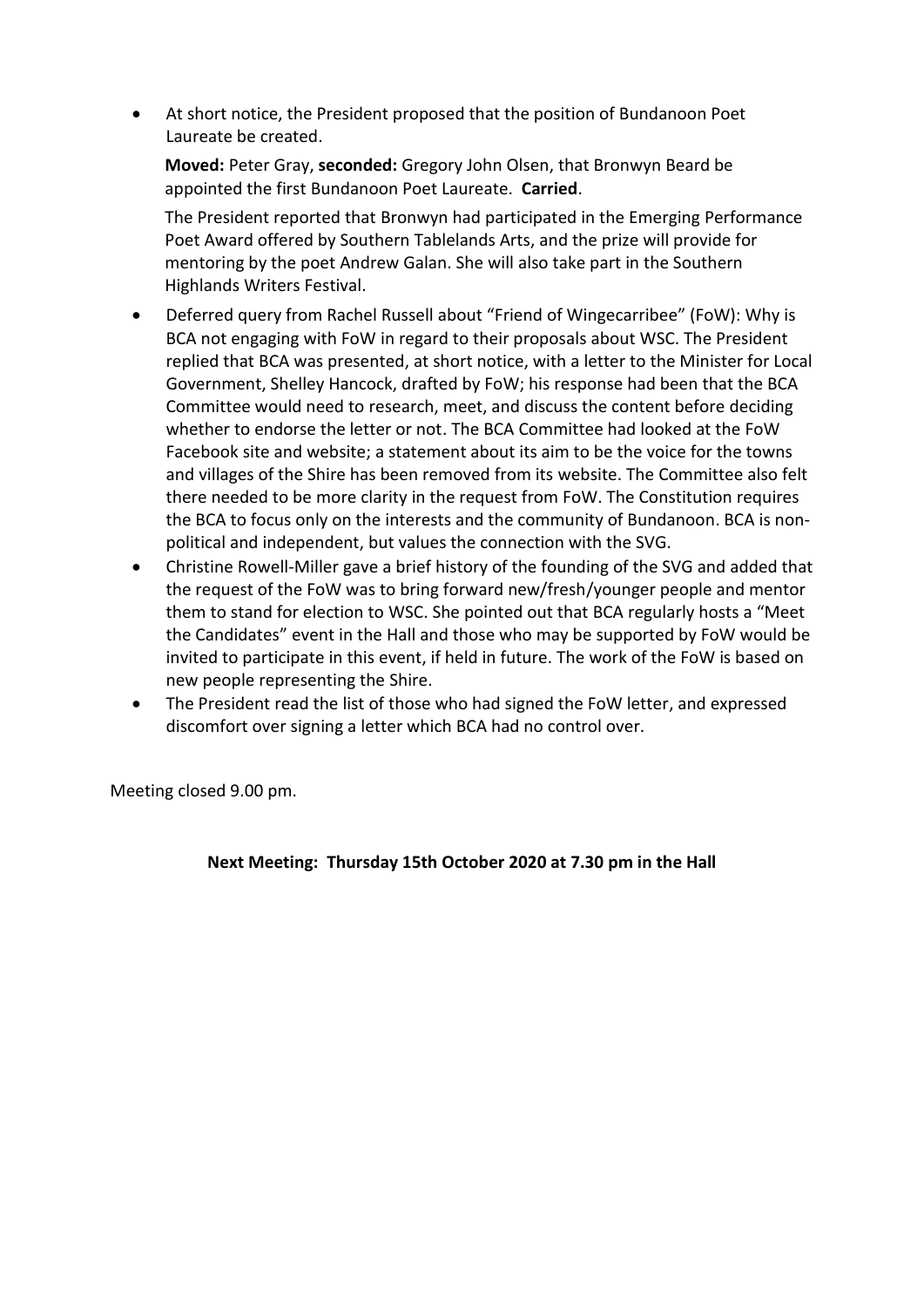# **COMMITTEE UPDATE No 4 – October 2020**

The BCA Committee is required by the Constitution to report to a General Meeting its various discussions and decisions. So this fourth "Update" is being sent to let you all know the main matters which the Committee has been discussing, and in some cases implementing, from its September and October Meetings.

This Committee Report will be considered at the next BCA General Meeting on Thursday 15th October.

> Bruce Marshall BCA Secretary

**oooooooOOOOOOOooooooo**

1. **Friends of Wingecarribee letter to Minister for Local Govt about WSC**: There was further discussion of this letter, which the BCA Committee had agreed not to sign, and its implications for the Southern Villages Group (SVG), most of whom had endorsed the letter. The President noted that the FoW had narrowed its aim to preparing possible independent candidates for election to WSC. He also suggested that BCA write something to the membership on order to control the story of the position taken.

2. **Further opening up of the Hall**: The Committee approved the plans to open up the Supper Room and the Stage Area. The maximum number permitted in the Supper Room will be 15 persons, and 9 persons in the Stage Area. Covid Marshals will be required for groups of more than 20. The BCA's TryBooking account is to be used for those who wish to attend an event: it will help to manage numbers, and to provide a contact register.

3. **Audio equipment** as next part of Hall upgrade: The Committee is waiting on a quotation from Luminous for four new speakers to be placed around the Hall. Andy Carnahan is examining what is needed to provide a hearing loop.

4. **AED (automatic external defibrillator)**: Consideration is being given to installing a second AED at the Bundanoon Hotel. Andy Carnahan has been consulting with the Hotel management.

5. **New Equipment**: The EFTPOS Square Readers which have been purchased will be managed by Andy Carnahan. There is some paperwork to be sorted out before they will be operational.

There was a delay with the purchase of the six 2-way radios for which a grant had been received from WSC, because of lack of supply and some compatibility issues, but they have now been ordered. They are for use in communication during performances in the Hall between the stage area and the Loft.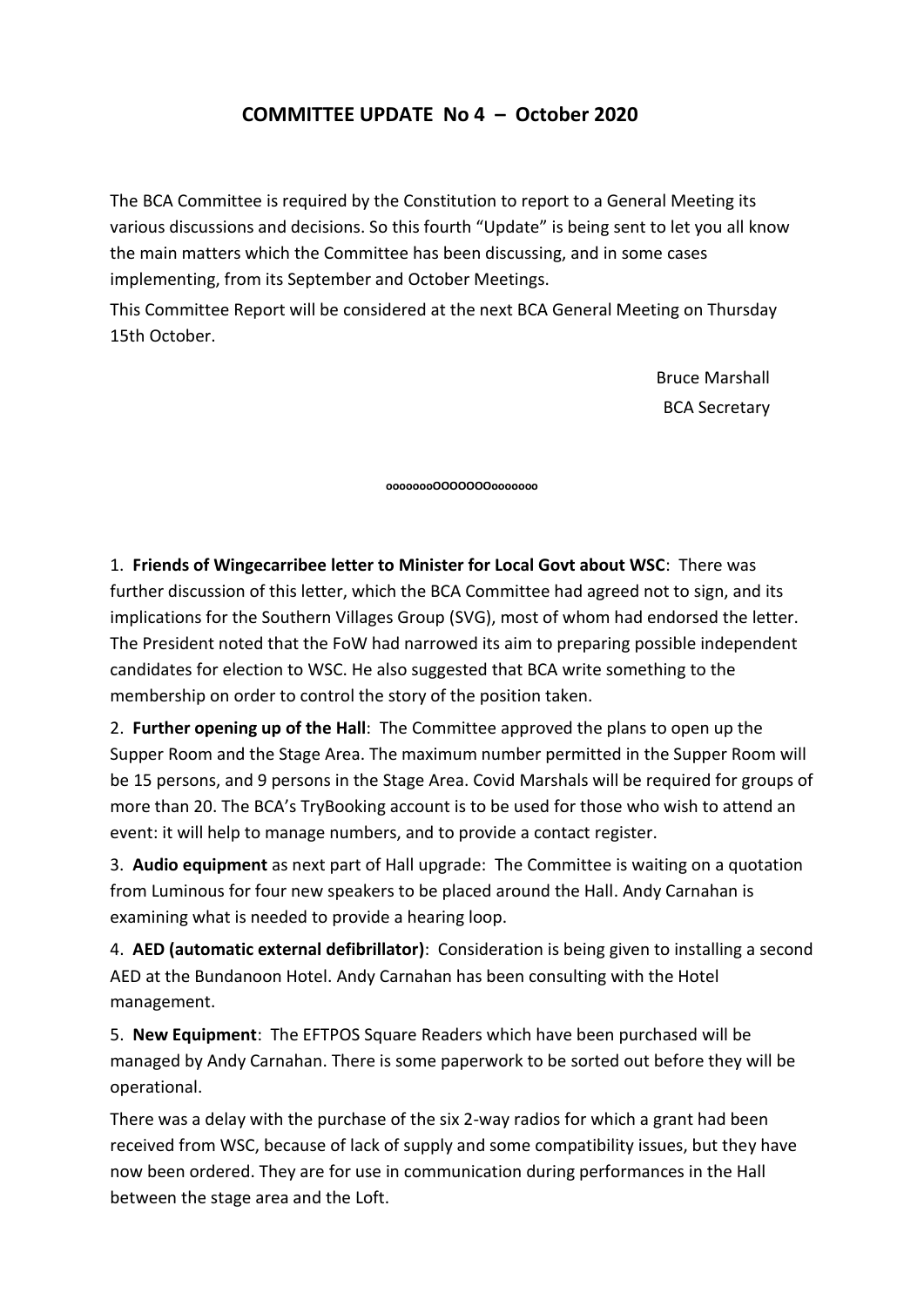6. **Refurbishing of some signs** around the village: (a) the sign above the Supper Room doors, which is in poor condition, belongs to NP&WS and we have been told that they will take responsibility for renewing it; and (b) Andy Carnahan is is liaising with Peter McDonald to print the new directory panels for the sign near the railway station.

7. **Change to DA** for the former Warrigal site in Old Wingello Road. Ann Rocca reported that the DA had been changed, to remove four dwellings in the centre, so that the large eucalypt in the middle would not need to be cut down.

8. **New Convenor confirmed for Arts Bundanoon Subcommittee**: The appointment was confirmed of Pamela Jane as the new Convenor for the Arts Bundanoon, to take over from Greg Slater, who has moved to Tasmania.

9. **Proposal for two new BCA Subcommittees**: Because of a lack of time, discussion had to be deferred of proposals for two new BCA Subcommittees, one to "Fix the Bridges" (not only the over-bridges themselves, but also to examine the question of pedestrian safety), and another to look at "Heritage" (especially the heritage character of the Bundanoon Soldiers' Memorial Hall). These will be discussed further at the next Committee Meeting in November.

**oooooooOOOOOOOooooooo**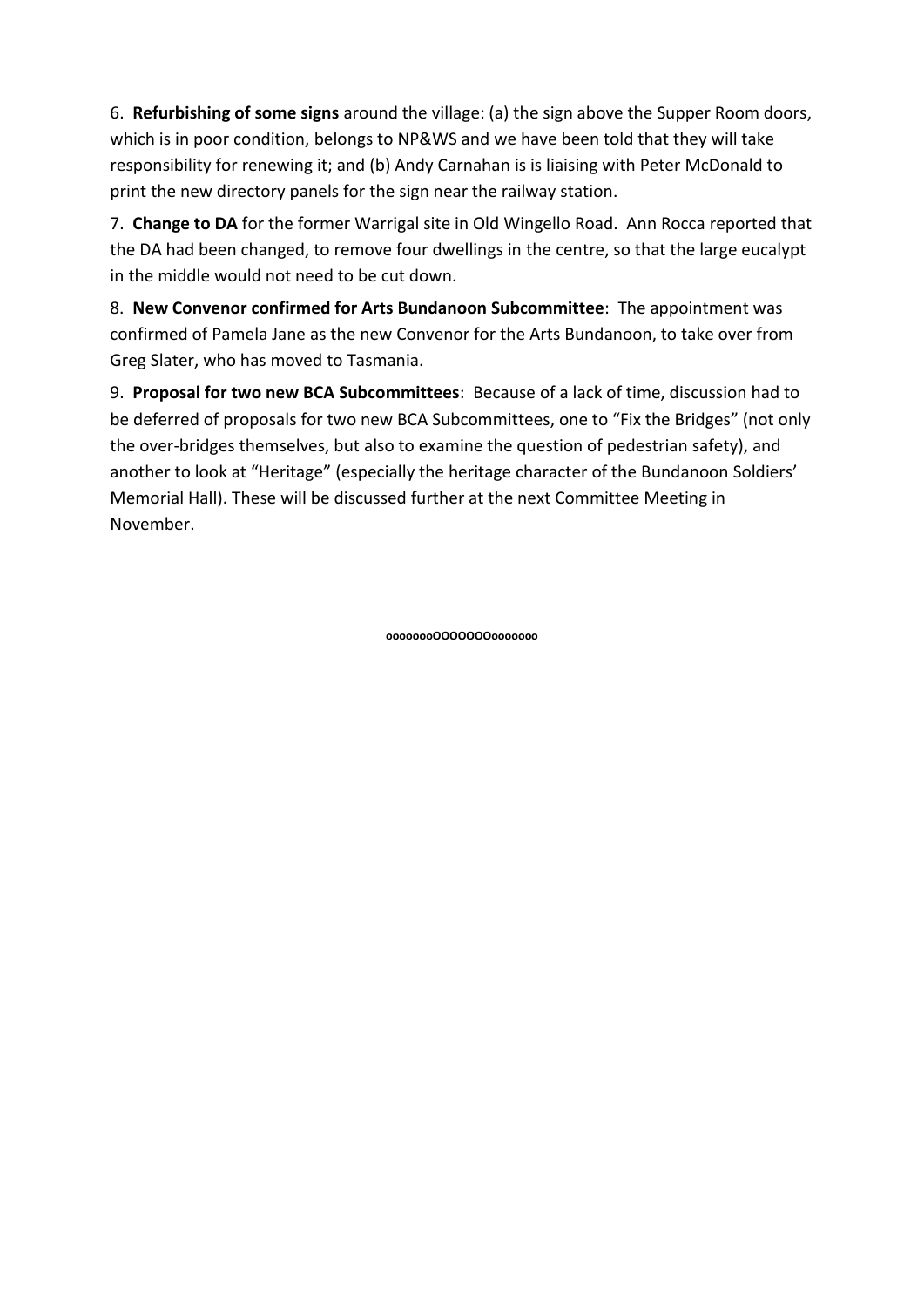# **Convenors' Reports – October 2020**

These Reports are being sent out digitally, as usual now. They will be considered at the next BCA General Meeting, to be held on Thursday 15th October, so if you plan to attend the Meeting and wish to refer to the details, we ask you to download and print them off yourselves, as no hard copies will be provided at the Meeting due to Covid-19 restrictions.

> Bruce Marshall BCA Secretary

**oooooooOOOOOOOooooooo**

### **Arts Bundanoon**

Arts Bundanoon is delighted to report that, because the BCA has worked hard to ease number restrictions in the Hall, we are able to stage the November Music at 10 recital. Our guest artist is Daniel Herscovitch and he will present a programme of Beethoven and Chopin. Numbers will of necessity be restricted as per BCA guidelines. Nevertheless, we are sure that everyone will take heart from the opportunity to hear live music again. All is continuing well on the Covid-19 front: the group has bookings and planning in place for all of 2021. The first concert of the new year will be in January.

Pamela M Jane (Convenor)

### **Bundanoon Sings!**

Bundanoon Sings! sadly has nothing to report. We will have a meeting once school holidays are over to see if anything is feasible this year.

Geoff McCubbin (Convenor)

### **Bundanoon Soldiers' Memorial Hall**

A meeting was held with Peter Gray, Bruce Marshall, Andy Carnahan, John Brock and myself to discuss re-opening of the Supper Room and Stage. It was agreed that 15 in the Supper Room and 9 on stage would now be permissible, with 50 still allowed in the Hall for seated functions only. This worked well for the last BCA Meeting and also for the movie on 3<sup>rd</sup> October.

However, activities such as exercise classes will remain at a maximum of 20 participants. We are still waiting on Council's carpenters to replace the side doors.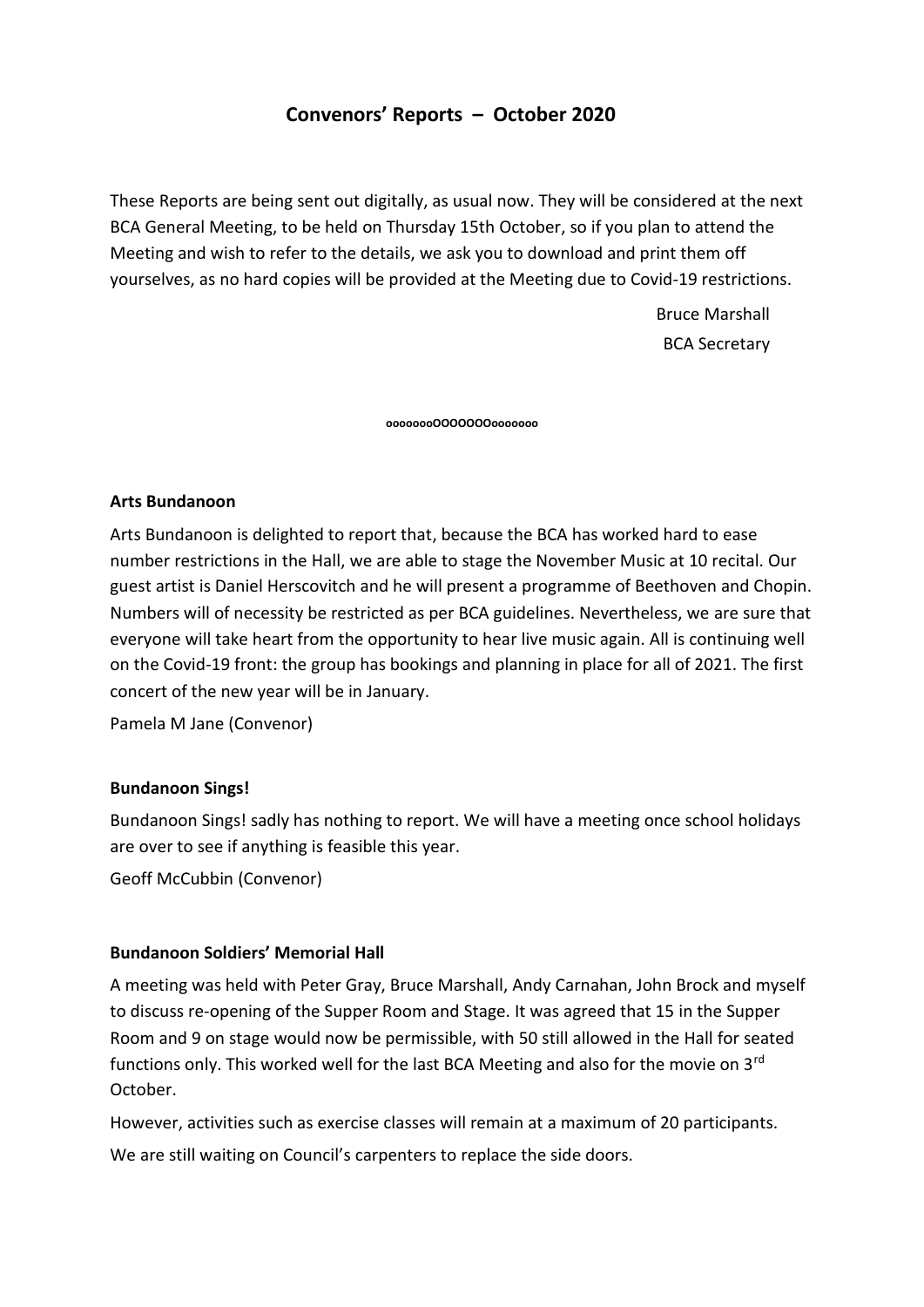Once again, a big thank you to all for following the Covid-19 regulations for the Hall, and to our Willing Workers and Baxters Cleaning for their great efforts in keeping the Hall clean and sanitised.

Rosemary Page (Convenor)

### **Bundanoon Ukesters**

Nothing much to report from the Ukesters other than that we continue to get together in the Hall and still very much enjoy ourselves doing so. The Ukesters performed (as we now do at the first Market every month) at the Markets last weekend to a captive and appreciative audience. We even had to play a few encores! At Lisa Stuart's suggestion, we have commenced putting out a collection hat, and we have decided to collect on behalf of local support groups rather than ourselves. So at the last Markets we collected on behalf of Wombat Care Bundanoon; and we collected enough to cover mange doses for two wombats.

Anton Baggerman (Convenor)

### **COMpassionate COMmunities**

Lyndell Giuliano, of Compassionate Communities, has stepped down from the role of Convenor from 1 October 2020. She would like to thank the ComCom Subcommittee for their support, and especially Petrea King at 'Quest for Life' for hosting the monthly meetings. The "Hello, how are you?" initiative will continue with Lyndell as the conduit between anyone who would like a call and the volunteers, until a new Convenor may take on the role. Lyndell Giuliano (Convenor)

### **De Meyrick Reserve**

The De Meyrick Reserve Group met for 4 people hours of weeding last week. We hope to have another weeding bee soon.

Sandy Berry (Convenor)

### **The Green Team**

The Green Team are up and running again after our usual winter break in July and August. Our September working bee attracted fourteen volunteers who got busy weeding and spreading fertiliser over the daffodil beds. This has been wonderful late winter/early spring for plants. Unfortunately the weeds love this weather too and have done their best to smother the retreating daffodil greenery. Lots more work to do, but in the meantime the beds look pretty untidy.

We meet again on Tuesday 13th October and welcome any new members.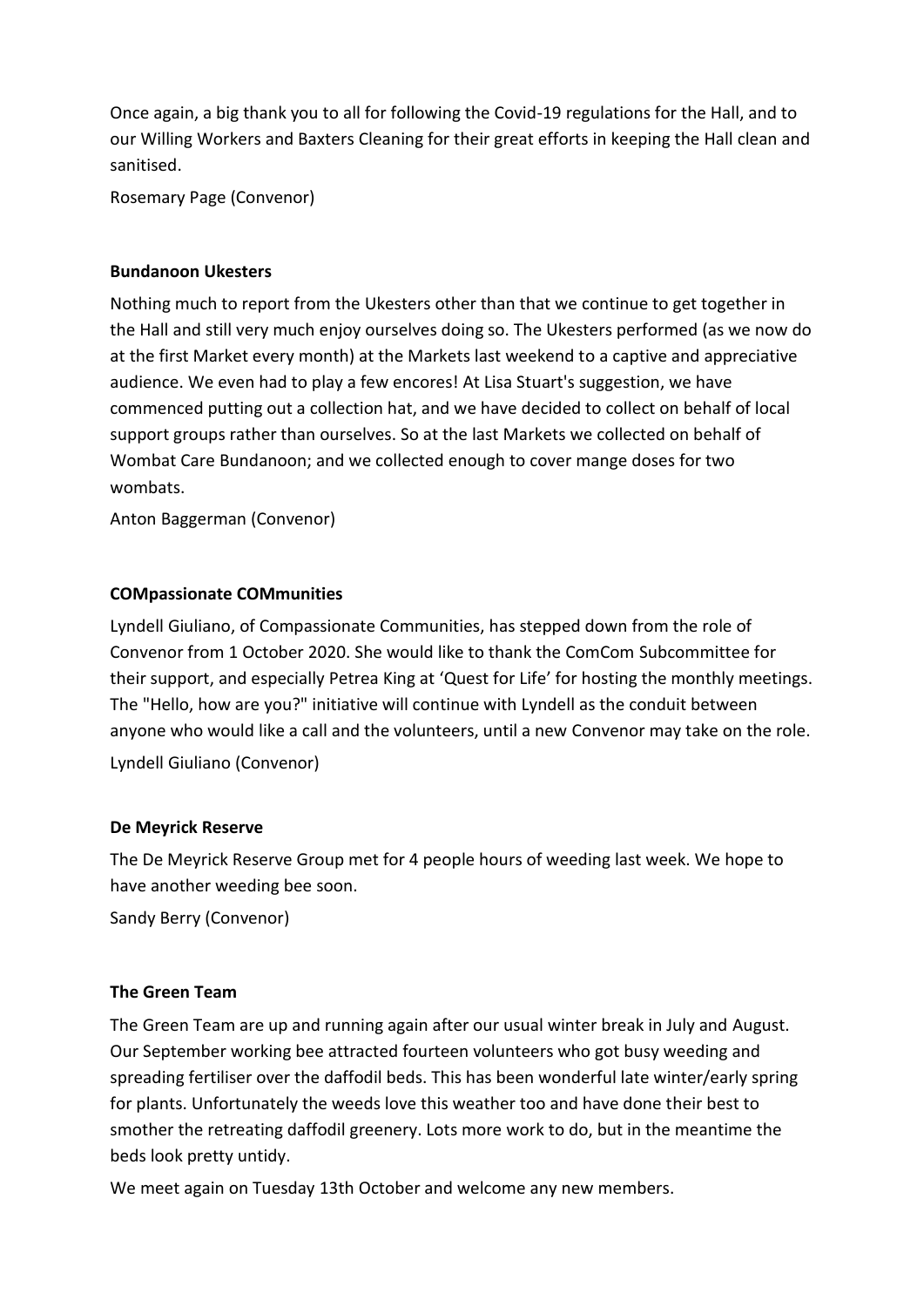John White (Convenor)

### **Leaver Park**

Leaver Park Bush Regeneration began again on October 8th following the delays we all have experienced in 2020.

The unpredictable and occasional inclement weather on the day meant a short time together.

Council has developed sound and clear COVID-19 requirements.

If you are not already signed up and would like to join in, please come to Leaver Park Road for 0900 on November 12th.

We look forward to more coming along on the 12th to Leaver Park in Leaver Park Road.

Between now and then, if you can, mosey that way and enjoy the absolutely beautiful display of wildflowers.

It was amazing what was there on that morning to be enjoyed.

Walk gently and look carefully and you'll be rewarded.

Look forward to seeing you at Leaver Park.

Christine Miller (Convenor)

# **Melting Pot Theatre**

It has certainly been a peculiar year with ever-changing restrictions endeavouring to control the invading monster COVID 19. However, Melting Pot Theatre managed to stage, film and stream Crash Test Drama 3 with great success. Some hiccups, lots of assistance, and always laughter and cheer.

We are now preparing Crash Test Drama 4 on 17th October. Limited tickets are available on TryBooking with priority going to the directors and performers to make sure we stay under the 50 people limit. We will be filming the plays for distribution to our YouTube channel and perhaps a viewing at the Bundanoon Club, still to be finalised.

Our vision is to keep the name of Melting Pot Theatre alive and well, although unable to operate in the normal way. We are anxious to maintain the Crash Test Drama philosophy, encouraging playwrights to submit original plays and folks to act in the various roles. No experience necessary, script in hand. Emails have been running hot to convey the details to all and sundry, and eight plays have been selected. The variety and quality of the plays promises an excellent presentation. We have excellent writers hiding out there in the wilds of the Southern Highlands, and we are excited to be hearing from so many of them.

The Crash Test Drama Gala Final has been re-scheduled for Saturday 12th December, and it will include all the winning plays throughout the year and, unless conditions change, we will follow the same procedure – a small live audience and upload videos for everyone else to view and vote on.